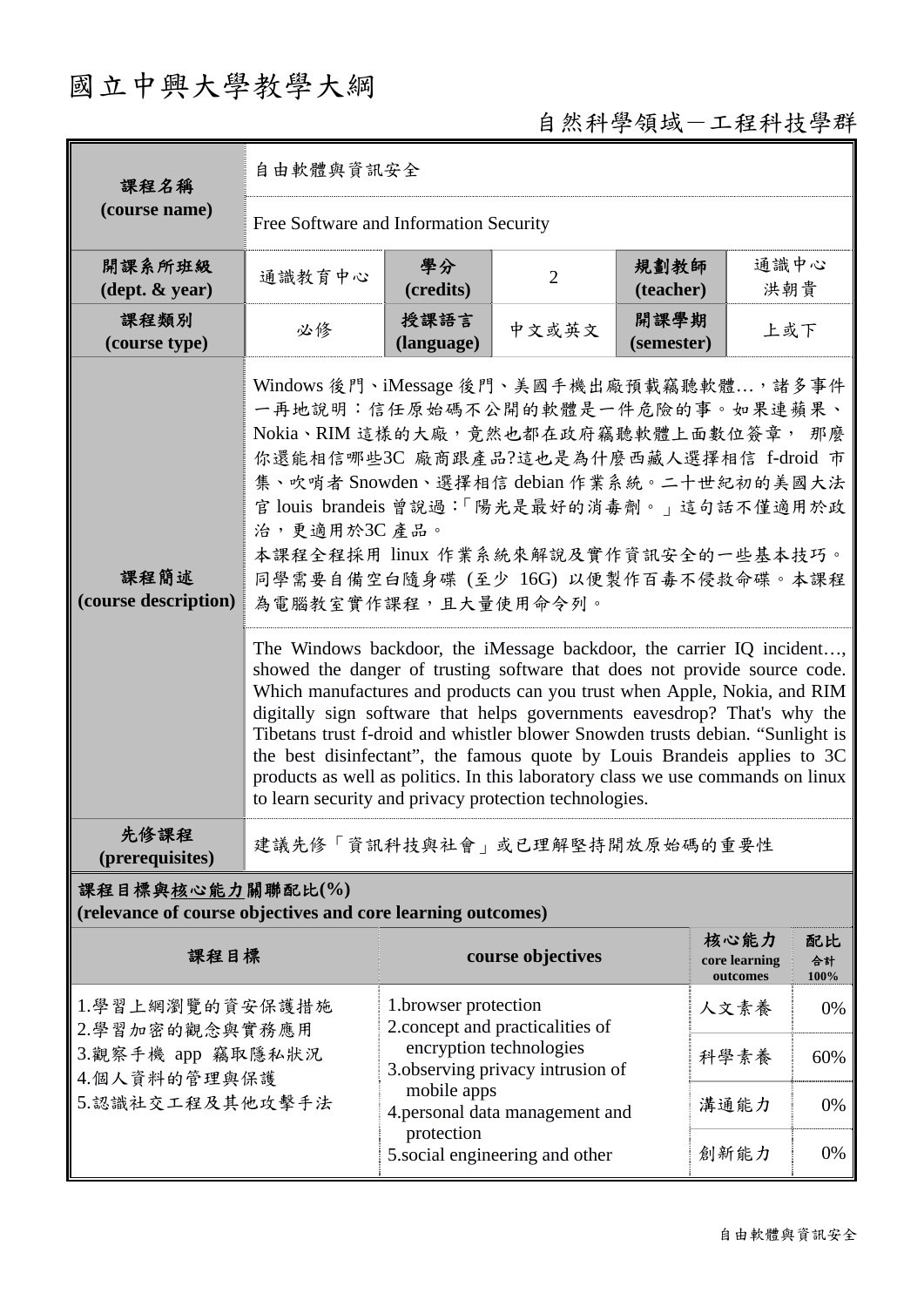|                                                                                                                                                                                                                                                                                                                                                                                                   |  | intrusion methods   | 國際視野 | 20% |  |  |  |
|---------------------------------------------------------------------------------------------------------------------------------------------------------------------------------------------------------------------------------------------------------------------------------------------------------------------------------------------------------------------------------------------------|--|---------------------|------|-----|--|--|--|
|                                                                                                                                                                                                                                                                                                                                                                                                   |  |                     | 社會關懷 | 20% |  |  |  |
| 課程目標之教學方法與評量方法<br>(teaching and assessment methods for course objectives)                                                                                                                                                                                                                                                                                                                         |  |                     |      |     |  |  |  |
| 教學方法 (teaching methods)                                                                                                                                                                                                                                                                                                                                                                           |  | 學習評量方式 (evaluation) |      |     |  |  |  |
| 講授、電腦教室實機練習                                                                                                                                                                                                                                                                                                                                                                                       |  | 多次課堂實作及小考           |      |     |  |  |  |
| 授課內容(單元名稱與內容、習作 / 考試進度、備註)<br>(course content and homework / tests schedule)                                                                                                                                                                                                                                                                                                                      |  |                     |      |     |  |  |  |
| 1. 如何犧牲便利性換取上網安全? w3m 與 dillo 瀏覽器<br>2. Firefox 的隱私與安全: cookie monster、noscript 及其他外掛<br>3. 硬碟分割的觀念<br>4. puppy linux 救命碟<br>5. 密碼管理<br>6. 隱私攻防觀念<br>7. adb 傳檔<br>8. 五分鐘開始玩 qemu-kvm 虛擬機<br>9. android-x86: 在電腦裡面玩平板<br>10. AFWall+: 阻止手機內賊上傳隱私個資的防火牆<br>11. f-droid 市集<br>12. 手機通訊錄及簡訊備份<br>13. xmpp 簡訊與 otr 加密<br>14. sip 加密電話<br>15. 檔案清除、加密、備份<br>16. e-mail 加密<br>17. gmail 備份<br>18. 社交工程案例 |  |                     |      |     |  |  |  |
| 教科書與參考書目(書名、作者、書局、代理商、說明)                                                                                                                                                                                                                                                                                                                                                                         |  |                     |      |     |  |  |  |

**(textbook & other references)**

補充說明:

此處所列參考書目跟課程大方向相關,但與課程主體的交集很有限。因為本課程所談的資安與 隱私議題「政府與資通大廠對民眾的監控與操弄」一向為主流媒體忽略,僅在 2013 年 Snowden 事件之後才短暫地略有能見度。本課程所採用的資安與隱私保護技術 (linux 作業系統) 被主流 教育體系誤認為是資訊科系專家才有能力操作的進階工具。即使是採用一般 「windows 上防護 清客入侵」的觀點,從非技術用戶角度出發的資訊安全書籍也很難找。所以本課程的內容主要 來自網路文章而非書本。

- 1. 政府正在監控你:史諾登揭密,格倫.格林華德,時報出版
- 2. 一九八四,喬治.歐威爾,遠流
- 3. 維基揭密:從地下駭客到挑戰世界強權的超級媒體,馬塞爾·羅森巴赫、霍爾格·斯塔克, 時報出版
- 4. 一支手機的商業啟示:從發展史透析環保、隱私、人權議題,迎接供應鏈全球新革命,伊莉